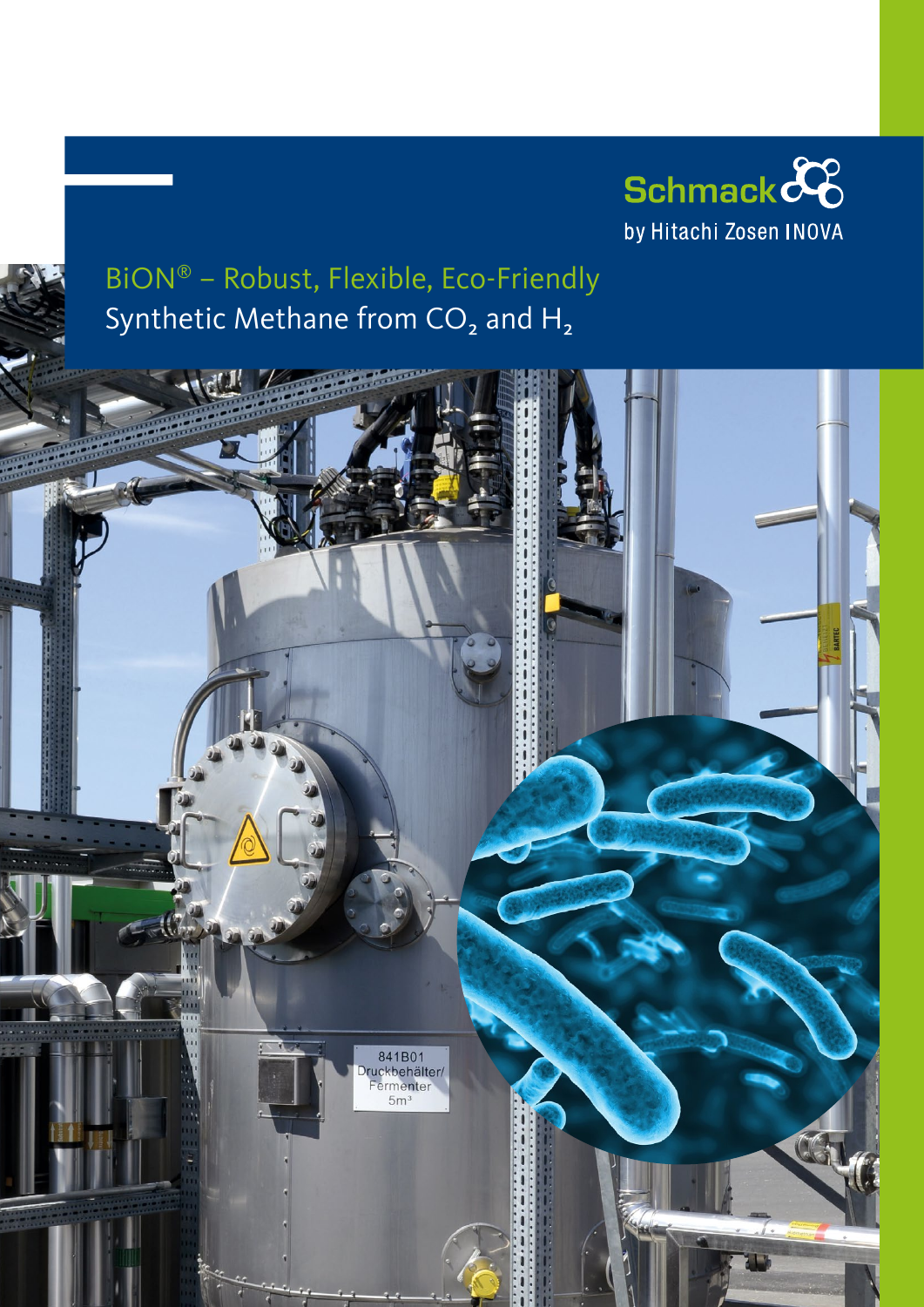#### Green and Clean: the BiON® Process

# Biological Methanation Using Microorganisms

Produce renewable gas using nature's efficient methods. In the BiON® process, hydrogen and carbon dioxide are converted into pure methane, which can be injected into the natural gas grid in unlimited quantities. BiON® is therefore an all-round process:

- Upgrading technology for process gases containing CO₂
- Power to gas application for storage of green electricity
- Production process for synthetic methane

The key to this crucial step in the energy transition are special microorganisms. Thanks to these tough natural helpers, evolved to perfection over millions of years, this process offers huge potential and a raft of benefits.

#### | The Power of Two – CO₂ and H₂

The BiON® process transforms the two gases into a universal energy source. Available CO<sub>2</sub> and energyrich hydrogen are converted into methane, which can be easily stored and transported.

The process of biological methanation links technology and nature for the benefit of the environment. It enables innovative industrial companies to utilise

their waste products economically and sustainably, produce energy and replace fossil fuels.

Synthetic methane generated by the BiON® process is an ideal substitute for natural gas in the gas grid – as well as a concentrated source of energy.

#### | Powerful Technology – Robust and Flexible

Hydrogen and CO₂ flow into an oxygen-free pressure vessel. In this reactor, special microorganisms metabolise the gases and convert them into methane. This anaerobic process is easily scalable and different sizes are available.

The development of BiON® allows us to offer crucial advantages over conventional technologies. BiON® handles impurities in the raw gas effortlessly. The system retains its momentum in on-off mode: after being switched off rapidly, it starts up again just as reliably. Flexible control over production rates is assured at all times – from standby to full load. As virtually no energy is required for the slow reactor startup or system flushing, BiON® offers the added plus of environmentally responsible operation.



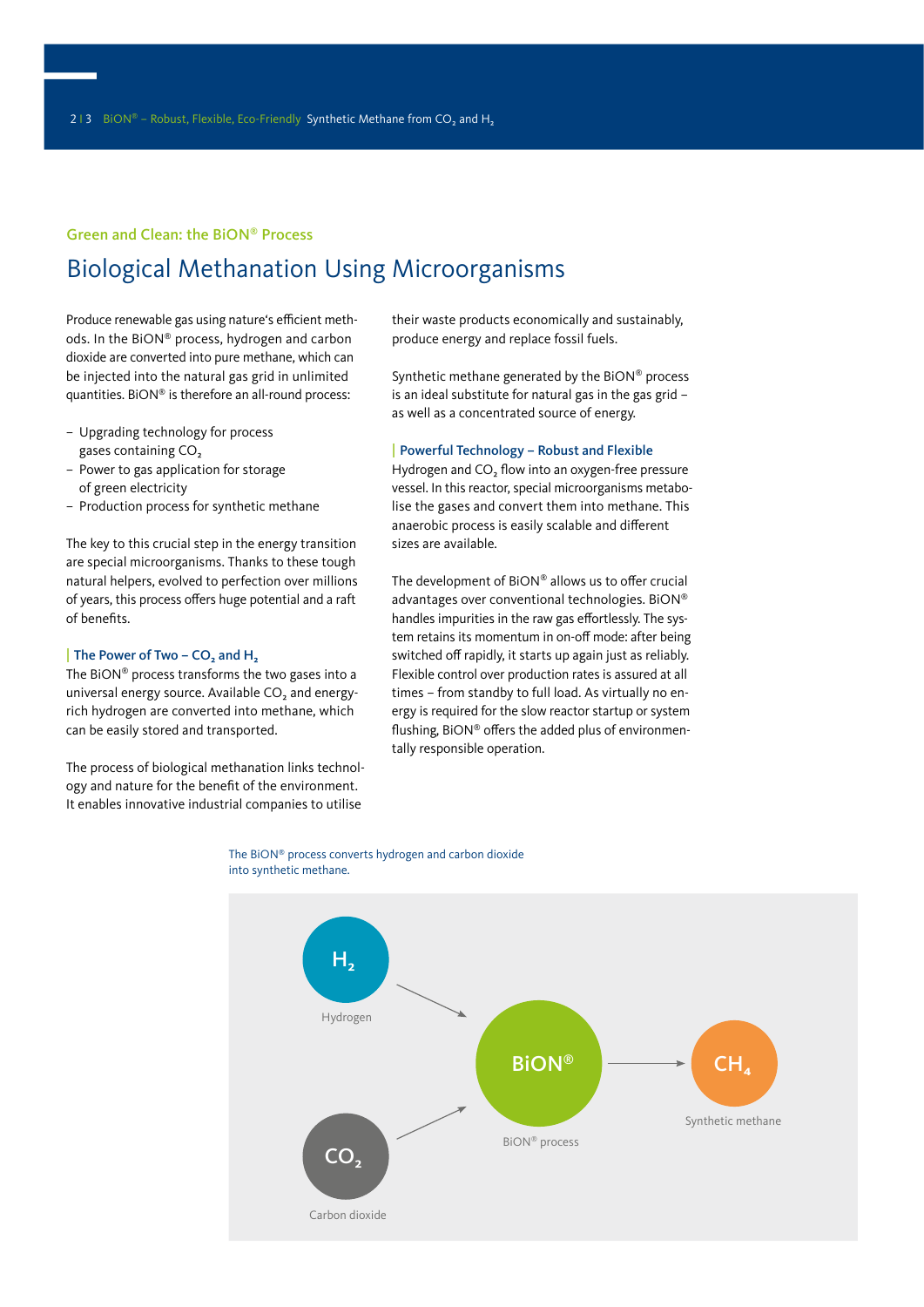

### | Biological, Resource-Conserving and Versatile

We have refined our biological expertise in this process technology, creating conditions in which the microorganisms deliver peak performance. Following nature's example, the process conserves resources – the microorganisms are at their best at low temperatures of 65 °C and can withstand pressures of 5 to 10 bar with no problems.

If BiON® is connected to a fermentation plant, the process makes clever use of the available feedstock – sewage sludge or fermentation residue. This reduces costs for logistics and additives. Effective integration in existing processes means that with BiON®, disposal problems do not even arise.

At sites without fermentation plants, the nutrient supply is a simple synthetic medium. Whatever the requirements, the biological process remains stable and efficient, yet flexible to control. To provide the impetus needed to get production going when the system is commissioned, or following interruptions, microorganisms from our own laboratory can be used. These give the system a rapid kickstart, and ensure high and stable production rates. Incidentally, these anaerobic organisms cannot survive outside the closed process – i.e. if they come into contact with oxygen – and therefore pose no health risk whatsoever.

#### | Advanced Reactor Geometry – Efficient and Built to Last

There are certainly benefits to relying on tried and trusted technology. In a classic continuous stirred tank reactor (CSTR), the short agitator shaft is relatively unaffected by vibrations, which helps to preserve the bearings. The cubic geometry of the reactor facilitates temperature maintenance in standby mode. This means lower costs for insulation and heating. The design allows for easy access for inspection, maintenance and servicing. The high grade materials have proved to be durable and resistant to corrosion. With this solid construction, the efficient BiON® process achieves optimum methane quality in the product gas.

# **We Support Your Project from the Initial Idea to Realisation and Maintenance**

We develop a preliminary concept based on your early project ideas. This is followed by a feasibility study which includes all the data you need to make your investment decision. Site-specific technical and geographical parameters and important soft facts are recorded and professionally evaluated. A detailed summary of all the essential data allows a concluding viability analysis.

To minimise the risk to you, we test the agreed concept in the technology centre first. This allows thorough, realistic testing for subsequent operational use. Our findings in these tests enable us to refine the concept and implement the engineering. Plant construction can then begin.

Once the system is up and running, we remain available as your service partner to answer any questions you may have.

The first industrial scale pilot plant has been operating in Allendorf (Eder) since 2015.

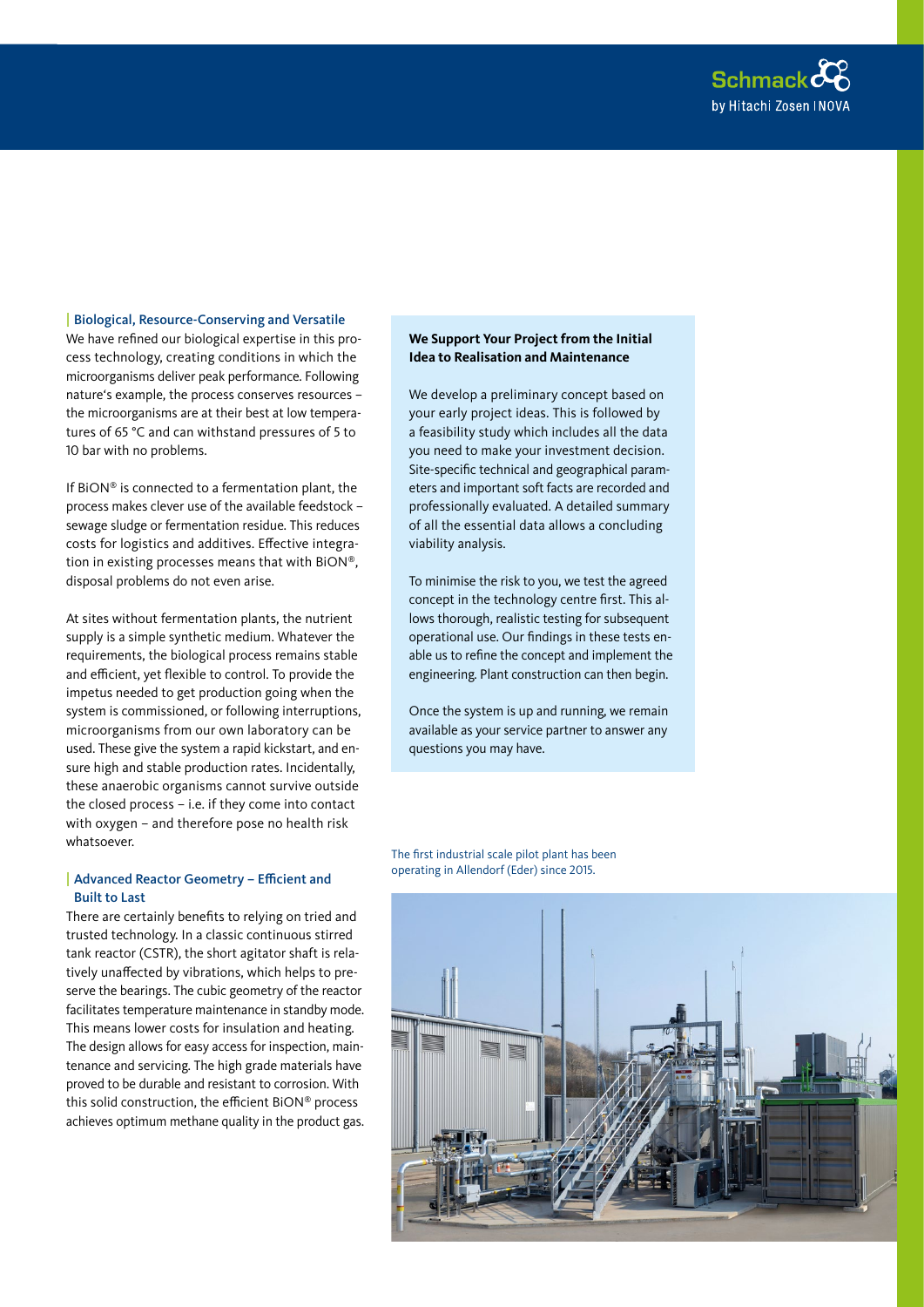#### | Plant Engineering with Biological Expertise

At HZI Schmack, process expertise and plant engineering know-how are closely intertwined. Under the umbrella of Hitachi Zosen Inova, our innovative BiON® process aligns biology and technology with the objective of sustainable defossilisation. Our combined experience of constructing successful power to gas plants is brought to bear for the benefit of our customers.

Take advantage of our project management expertise and enjoy peace of mind with our reliable allinclusive service concept. With our energy experts, your individual requirements are in the best hands.

#### | Harmonious Interfaces: Fitting the Pieces Together

Renewable energy flows through all systems. The way to harness it is to create useful interfaces. We link the electricity and gas grids by means of futureproof technology. We do this using your CO₂ or hydrogen – since nothing is inherently superfluous – and convert it with BiON® to deliver a new, powerful level of energy. This requires clear communication with all parties concerned to ensure that the complex processes run smoothly.

As a system component, BiON® supports sector coupling, including solar and wind power, electrolysis, resource recovery from process gases, heat supply and mobility. We offer intelligent solutions to address the complex challenges of the energy transition.

#### | Our Expertise for Your Success: Green Profits

Looking for a futureproof business model? Interested in protecting the environment for generations to come? Want to meet CO₂ targets and make the fuel switch? Then we have a lot in common. And what's more, with our know-how we can offer you extensive support.

From gas upgrading and utilising surplus green electricity through to gas injection – we customise our processes to suit your individual situation and requirements.

Whether your project is on a large or small scale, renewable methane from the sustainable BiON® process allows you to generate ecological added value to keep your company attractive and continue operating successfully with a clean conscience.

Integration of biological methanation at a biogas plant in Allendorf (Eder).

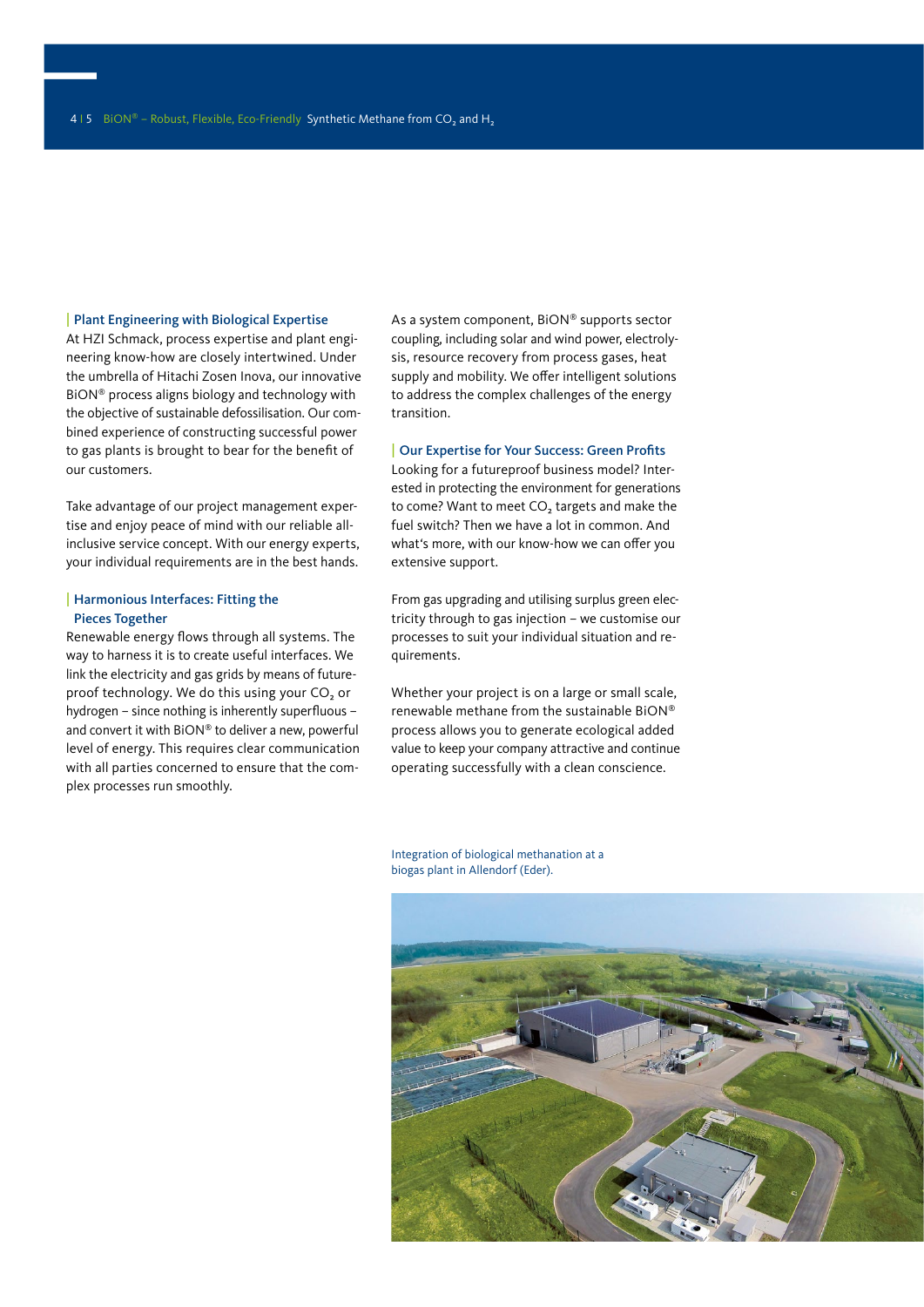